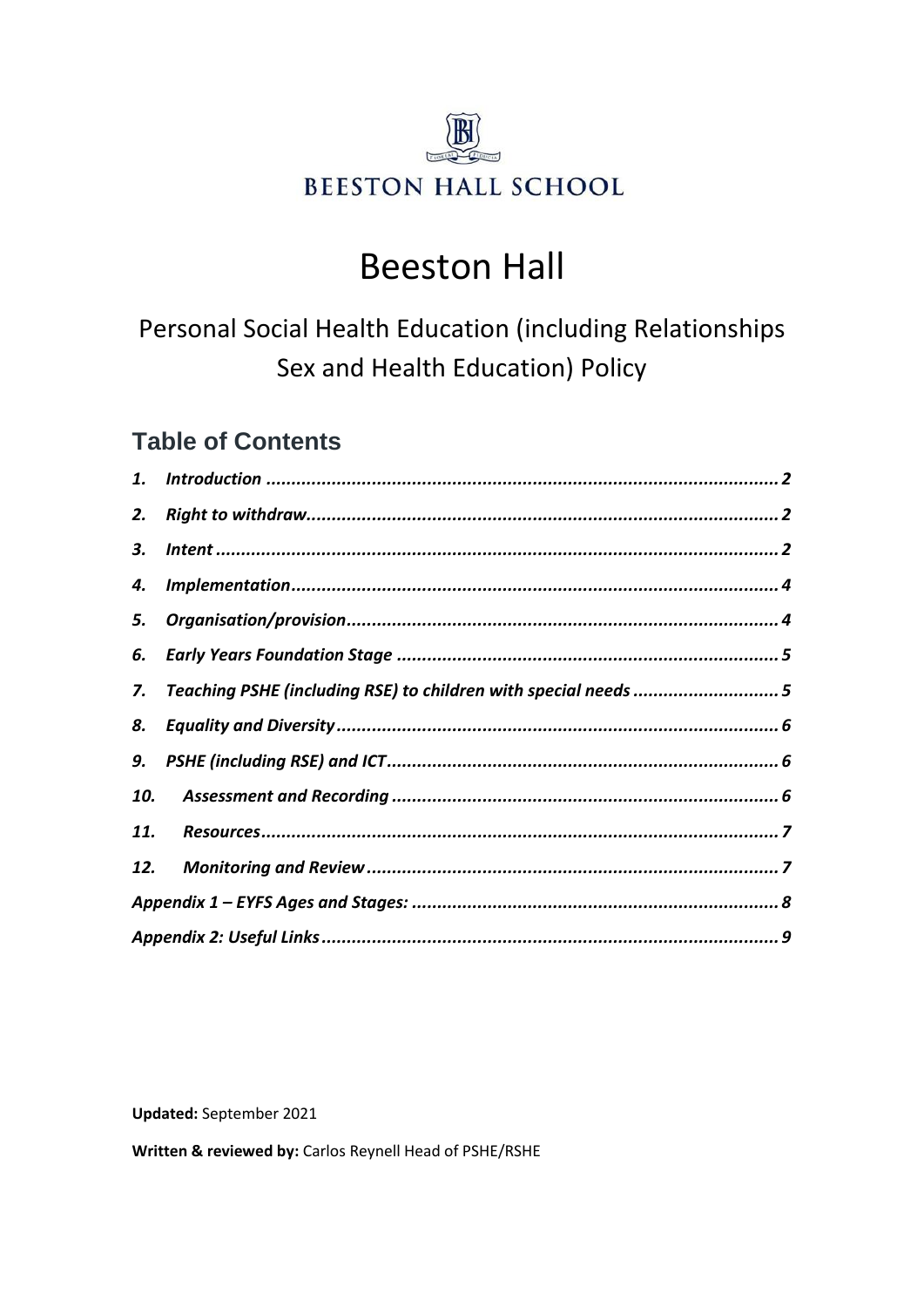### 1. Introduction

<span id="page-1-0"></span>Our PSHE (including RSE) programme promotes the spiritual, moral, cultural, mental and physical development of pupils at Beeston Hall, preparing them for the opportunities, responsibilities and experiences of later life. We follow a programme of study developed from the PSHE Association's Primary and Secondary Schemes of Work Planning Toolkits, which are recommended by the Department for Education. Our programme of study not only reflects the specific needs of our pupils but also the universal needs shared by all pupils in preparing for their future.

From the Summer Term 2021, it is a legal requirement to provide relationship and health education (RSHE) to all pupils as per section 34 of the Children and Social work act 2017. As we already deliver a comprehensive PSHE (including RSE) programme, we have reviewed and adjusted it to meet the Department for Education (DfE) expectations and are due to deliver it from September 2021.

Relationship and health education will be taught as part of our PSHE (including RSE) curriculum.

Up until Year 6, we are not required to provide sex education apart from the elements included in the primary science curriculum. As part of their PSHE (including RSE) education, pupils in Years 5 and 6 will receive age-appropriate sex and relationship education lessons.

# <span id="page-1-1"></span>2. Right to withdraw

Parents do not have the right to withdraw their child from relationship education; however, they do have the right to withdraw their children from the non-statutory /non-science components of sex education within PSHE (including RSE) up until three terms before the child's 16<sup>th</sup> birthday. To understand what the pupils will be taught, parents are encouraged to look at the RSE elements of the curriculum. Parents should contact the Head of PSHE or Deputy Head, Pastoral to discuss further and make a decision in the best interests of the child.

# <span id="page-1-2"></span>3. Intent

Our school's overarching intent for our pupils is to provide a personal, social, health and economic, relationships and sex education programme of study which ensures all pupils are provided with:

- accurate, balanced and relevant knowledge;
- opportunities to turn that knowledge into personal understanding;
- opportunities to explore, clarify and, if necessary, challenge, their own and others' values, attitudes, beliefs, rights and responsibilities;
- the skills, language and strategies they need in order to live healthy, safe, fulfilling responsible and balanced lives;
- opportunities to develop positive personal attributes such as resilience, selfconfidence, self-esteem and empathy;
- accurate, balanced and relevant knowledge to enable them to appreciate what it means to be a positive, tolerant member of a diverse multicultural society.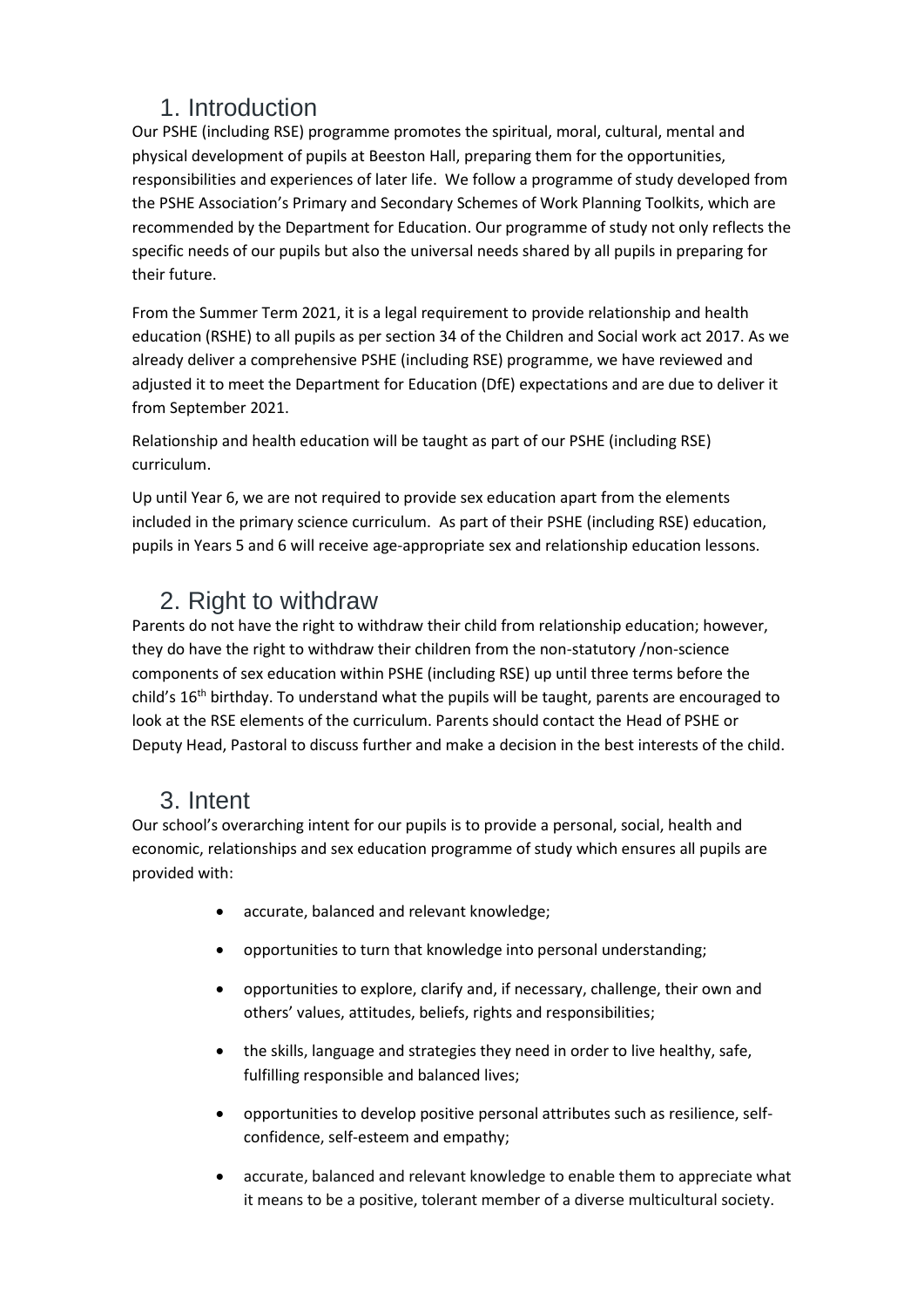Our pupils will be taught in a safe and supportive learning environment. We will ensure that where a pupil indicates that they may be vulnerable and at risk, they will get appropriate support by staff members following the schools safeguarding/child protection policies.

We work by these ground rules in PSHE (including RSE) lessons:

#### **Openness**

We will be open and honest, but not discuss directly our own or others' personal lives. Keep the conversation in the room. We feel safe discussing general issues relating to mental health in our lesson and we know our teacher will not repeat what is said unless they are concerned, we are at risk.

#### **Non-judgemental approach**

It is okay for us to disagree with another person's point of view, but we will not judge, make fun of, or put anybody down. We will 'challenge the opinion and not the person'.

#### **Right to pass**

Taking part is important. However, we have the right to pass on answering a question or participating in an activity (politely!)

#### **Make no assumptions**

We will not make assumptions about people's values, attitudes, behaviours, life experiences or feelings.

#### **Listen to others**

We will listen to the other person's point of view and expect to be listened to.

#### **Using language**

We will use the correct terms for the things we will be discussing rather than the slang terms, as they can be offensive. If we are not sure what the correct term is, we will ask our teacher.

#### **We know that there are no stupid questions.**

We do not ask questions to deliberately try to embarrass anyone else. Asking questions Seeking help and advice If we need further help or advice, we know how and where to seek it confidentially, both in school and in the community. We will encourage friends to seek help if we think they need it.

I understand the above ground rules and will try my best to stick to them.

Taken from nhs.uk 'Rise Above'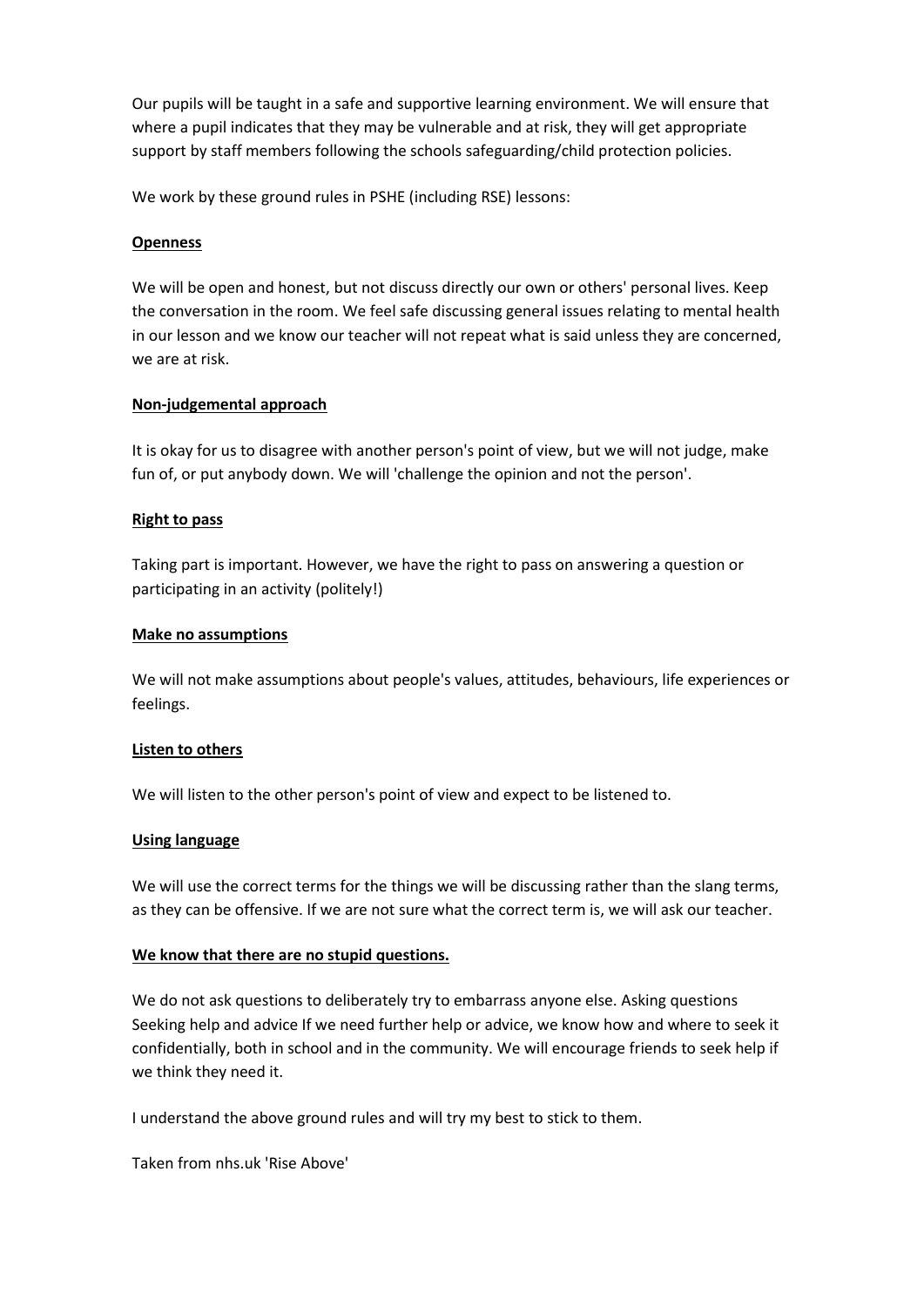### 4. Implementation

<span id="page-3-0"></span>The scheme of work has three core themes, the same for each key stage. Each core theme is divided up into three topic areas:

#### **Core Theme 1: Health and Wellbeing**

Topic areas:

- Healthy lifestyles
- Keeping safe
- Growing and changing

#### **Core Theme 2: Relationships**

Topic areas:

- Healthy Relationships
- Feelings and emotions
- Valuing difference

#### **Core Theme 3: Living in the Wider World**

Topic areas:

- Rights and responsibilities
- Taking care of the environment
- Money matters

Whilst PSHE (including RSE) is split into three separate core themes, in reality there will always be extensive overlap. PSHE (including RSE) education addresses both pupils' direct experience and preparation for their future. Therefore, we feel it is important to provide a spiral programme of knowledge, skills and attribute development, where prior learning is revisited, reinforced and extended in age and key stage appropriate contexts. We feel that PSHE (including RSE) education should reflect the universal needs shared by all pupils as well as the specific needs of the pupils at our school.

# <span id="page-3-1"></span>5. Organisation/provision

We teach PSHE (including RSE) in a variety of ways. We have dedicated curriculum time/lessons, where the lessons are delivered by members of the school's pastoral team or those with PSHE teaching experience and expertise, using the scheme of work developed from the PSHE Association's Toolkits.

Elements of PSHE (including RSE) are also covered through other areas of the school's curriculum; e.g. Religious Education, Science and English.

In addition, PSHE (including RSE) is developed through whole-school activities and events: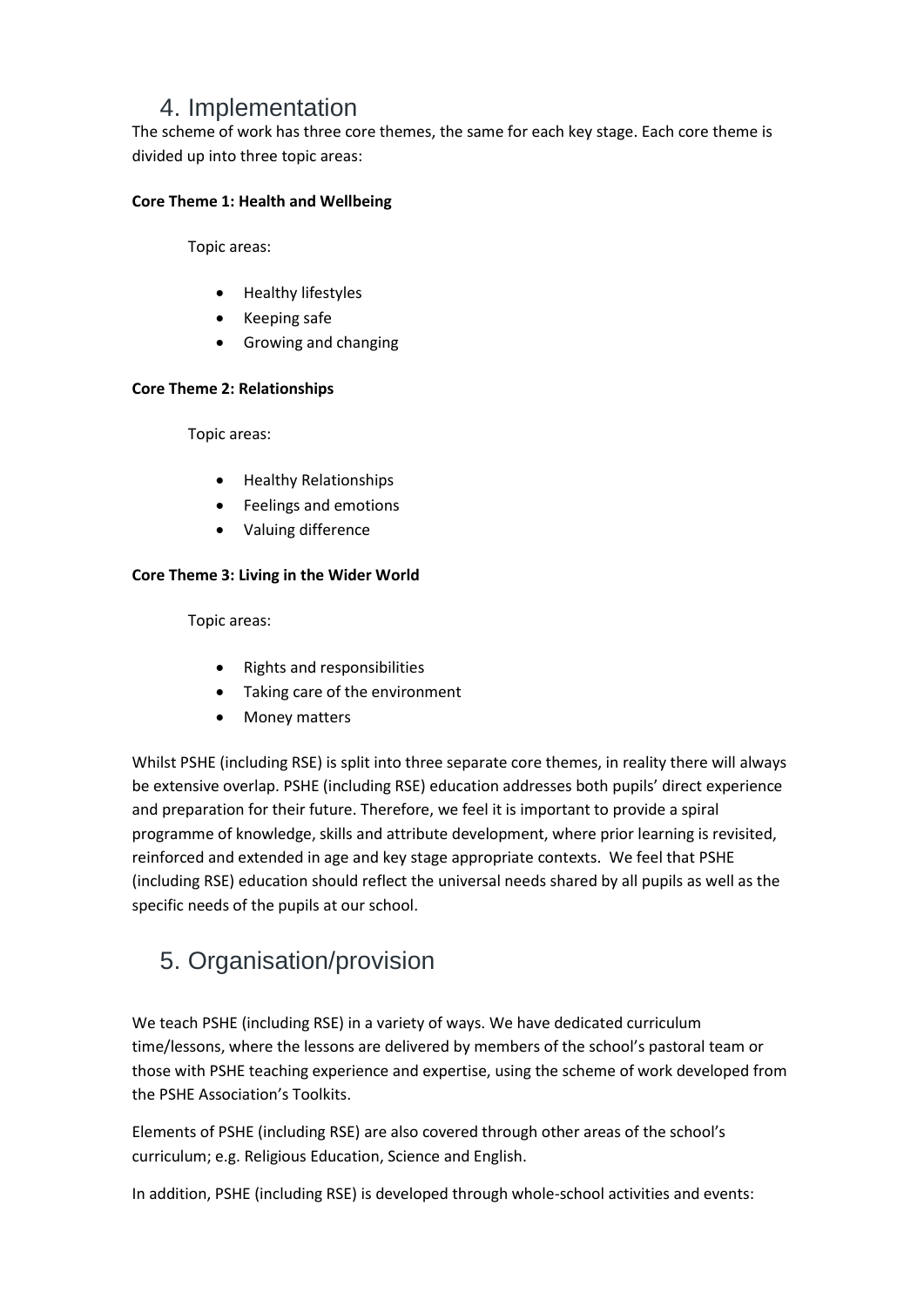- Through PSHE themed Assemblies.
- Through the relationships developed in Tutor and Mentor time.
- Our school council; the representatives from each class meet regularly to discuss school matters.
- Residential visits where there is a particular focus on developing pupils' selfesteem and independence, giving them opportunities to develop leadership skills and positive group work.
- Themed days and weeks with particular focus on values such as kindness and online safety for example
- Visiting speakers and workshops.
- A variety of clubs and activities.

We also ensure that we incorporate and respect all social, moral, spiritual and cultural issues while encouraging our children to think about their place within Britain as citizens. We include the five British Values (democracy, rule of law, individual liberty, mutual respect and tolerance of different faiths/beliefs) within our teaching to establish an effective and safe school environment.

# <span id="page-4-0"></span>6. Early Years Foundation Stage

In the Early Years Foundation Stage, PSHE (including RSE) is taught as an integral part of the topic work covered during the year. We relate the PSHE (including RSE) aspects of the children's work to the areas of learning set out in the Foundation Stage guidance to develop a child's personal, emotional and social development. This is also supported through other areas of learning such as Knowledge and Understanding and Communication, Language and Literacy. Children in the Foundation Stage are placed in pastoral groups and attached to a key adult, daily pastoral group activities always have many PSHE (including RSE) elements incorporated into them. (For EYFS Ages and Stages see Appendix 1)

### <span id="page-4-1"></span>7. Teaching PSHE (including RSE) to children with special needs

All pupils, regardless of their needs must be part of the PSHE (including RSE) programme as it is an important part of developing healthy relationships with their peers. We will respect pupils' unique starting points by providing learning opportunities that are matched to the individual needs of all children, including those who are gifted and talented or have learning difficulties. When teaching PSHE (including RSE) we consider the targets set for the children in their Education Health and Care Plan (EHCP) or Learning Support individualised plans, some of which may be directly related to PSHE (including RSE) targets.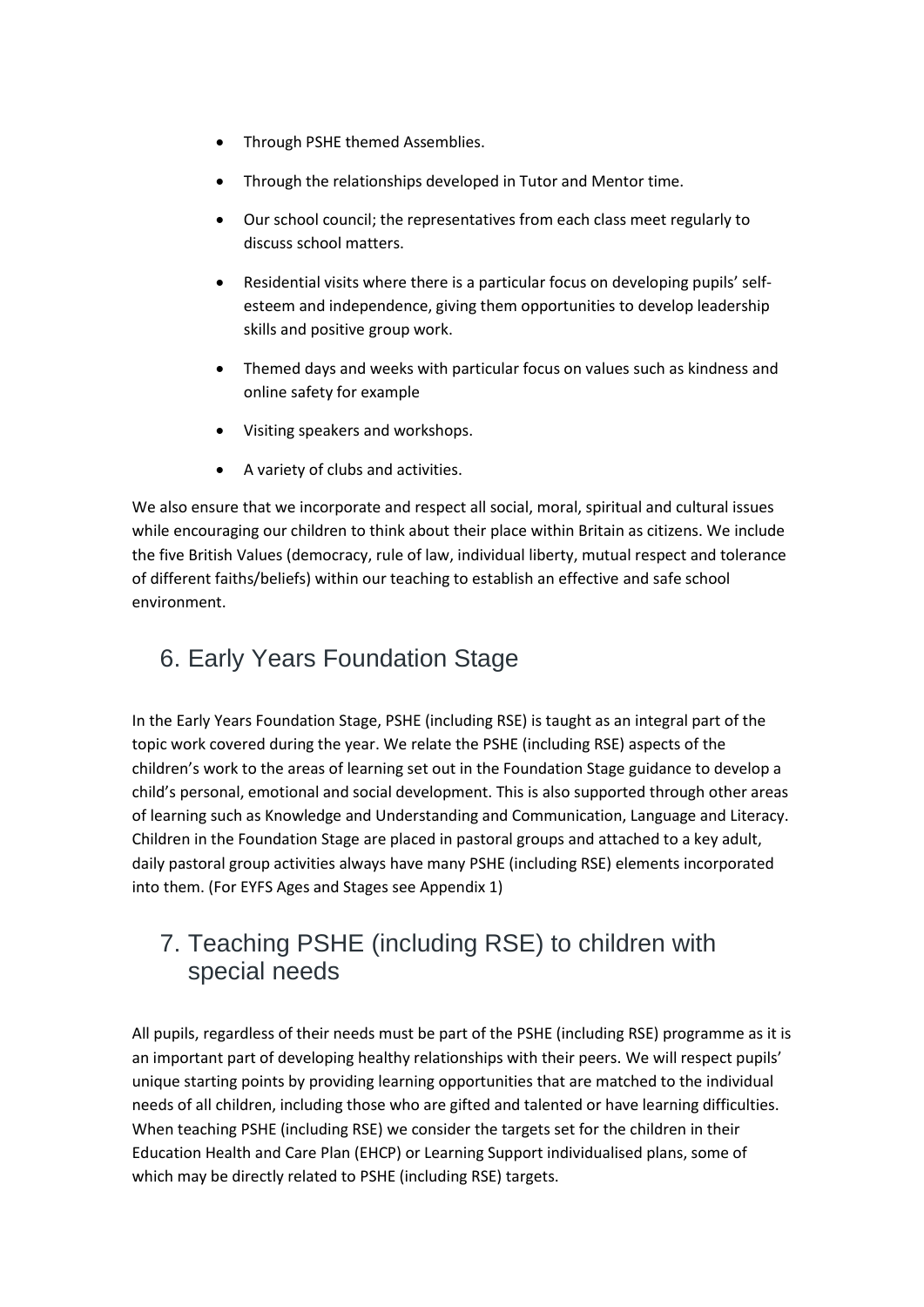For gifted and talented pupils, we will provide additional opportunities to take responsibility, develop leadership skills, think creatively and use their talents for the good of the class or the wider community.

# <span id="page-5-0"></span>8. Equality and Diversity

At Beeston Hall, PSHE (including RSE) education is accessible to every pupil. Teaching will take into account the ability, age, readiness, religious and cultural backgrounds of our children and those with English as a second language to ensure that all can fully access our PSHE (including RSE) education provision, in accordance with the Equality Act 2010.

# <span id="page-5-1"></span>9. PSHE (including RSE) and ICT

Learning in PSHE (including RSE) will compliment learning in Computing, where the children will develop a sense of global citizenship by the safe use of the internet. There is an online safety policy for all pupils, which aims to develop a set of safe and discriminating behaviours for pupils to adopt when using the internet and other technologies. We also teach digital literacy as part of our curriculum and in stand-alone computing lessons. Through discussion of safety and other issues related to electronic communication, the children develop their own view about the use and misuse of ICT, and they also gain an insight into the interdependence of ICT users around the world.

# <span id="page-5-2"></span>10. Assessment and Recording

An important part of PSHE (including RSE) teaching is that we learn where the pupils' starting points are and build from there. Continual assessment through discussion and other forms of work enables to the teacher to develop the most appropriate learning opportunities to suit the pupils.

In PSHE (including RSE) there are two broad areas for assessment:

- Children's knowledge and understanding; for example, information on health, understanding of rules, understanding of health and safety procedures, and the meaning of ideas including democracy.
- How well children can use their knowledge and understanding in developing skills and attitudes; for example, through participating in discussions, group tasks and activities, managing conflict, making decisions and promoting positive relationships.

Pupils have a specific PSHE (including RSE) folder, where they collate their work throughout and they can evidence their learning and personal development.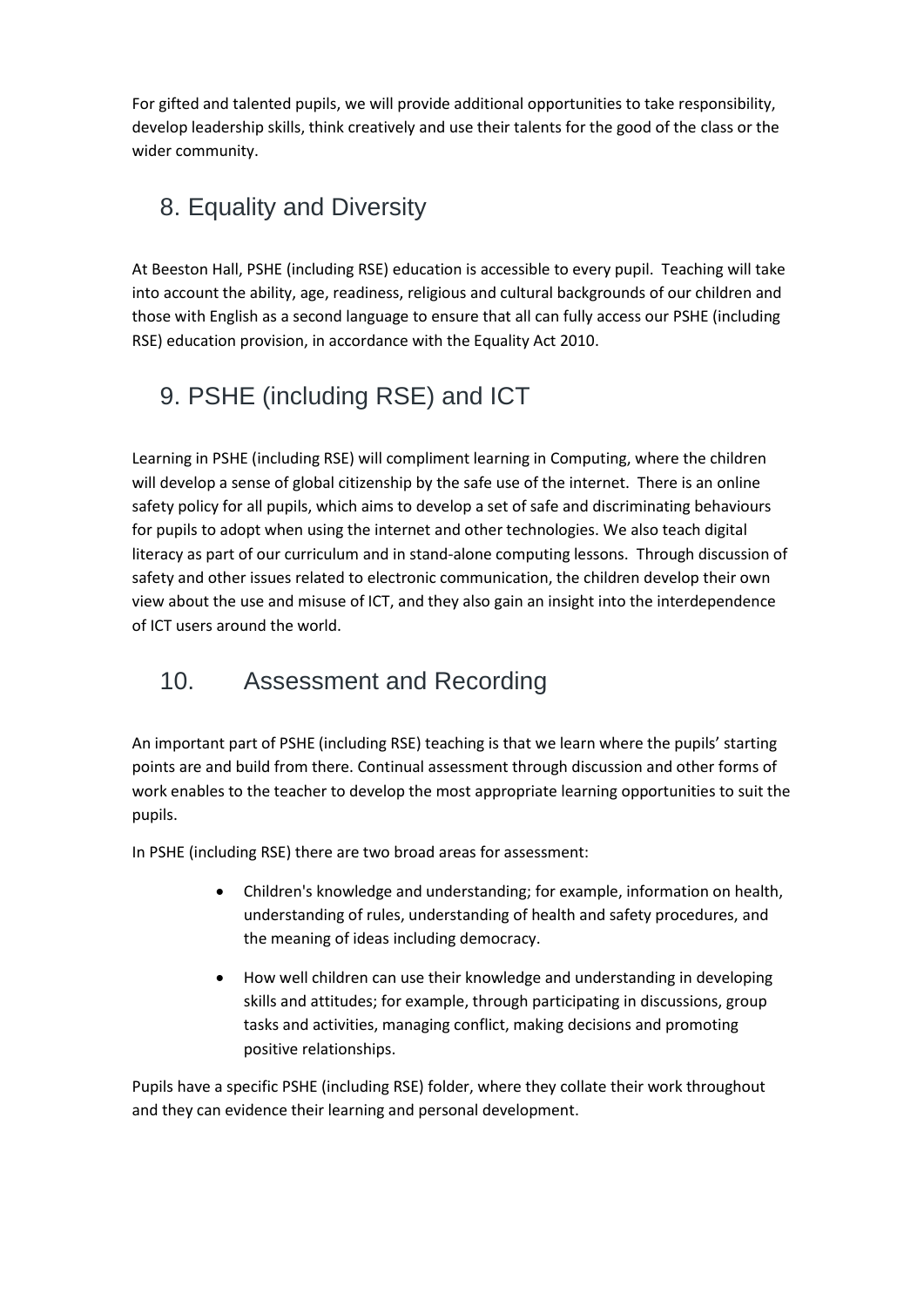# <span id="page-6-0"></span>11. Resources

Resources for PSHE (including RSE) are generally saved in staff shared under PSHE. Physical resources are kept with the Head of PSHE or relevant members of the department. The school is a member of the PSHE Association, an excellent source of information and support which is endorsed by the Department for Education and includes curriculum guidance, lesson plans, resources and continuing professional development (CPD) training.

Resources for staff CPD include:

[https://www.gov.uk/guidance/teaching-about-relationships-sex-and](https://www.gov.uk/guidance/teaching-about-relationships-sex-and-health?fbclid=IwAR02rpS7sh7i13DtyN4nNrccrVlOIDcoRaXNAYdk_OaIRNoK008a9QSXHFI#train-teachers-on-relationships-sex-and-health-education)[health?fbclid=IwAR02rpS7sh7i13DtyN4nNrccrVlOIDcoRaXNAYdk\\_OaIRNoK008a9QSXHFI#train](https://www.gov.uk/guidance/teaching-about-relationships-sex-and-health?fbclid=IwAR02rpS7sh7i13DtyN4nNrccrVlOIDcoRaXNAYdk_OaIRNoK008a9QSXHFI#train-teachers-on-relationships-sex-and-health-education)[teachers-on-relationships-sex-and-health-education](https://www.gov.uk/guidance/teaching-about-relationships-sex-and-health?fbclid=IwAR02rpS7sh7i13DtyN4nNrccrVlOIDcoRaXNAYdk_OaIRNoK008a9QSXHFI#train-teachers-on-relationships-sex-and-health-education)

It is the department's view that keeping the resources up-to-date and relevant is important in delivering a successful PSHE (including RSE) programme and these are reviewed and updated regularly by different members of the PSHE (including RSE) department.

# <span id="page-6-1"></span>12. Monitoring and Review

The Head of PSHE (including RSE), Deputy Heads and Senior Leadership Team are responsible for monitoring the standards of children's work and the quality of teaching. They support colleagues in the teaching of PSHE (including RSE), by giving them information about current developments in the subject, providing appropriate funding and time for continuing professional development and reviewing practice.

The policy was written in September 2021 by the Head of PSHE.

It is up to date with current guidance from the Government and Department for Education. The policy will be reviewed on an annual basis.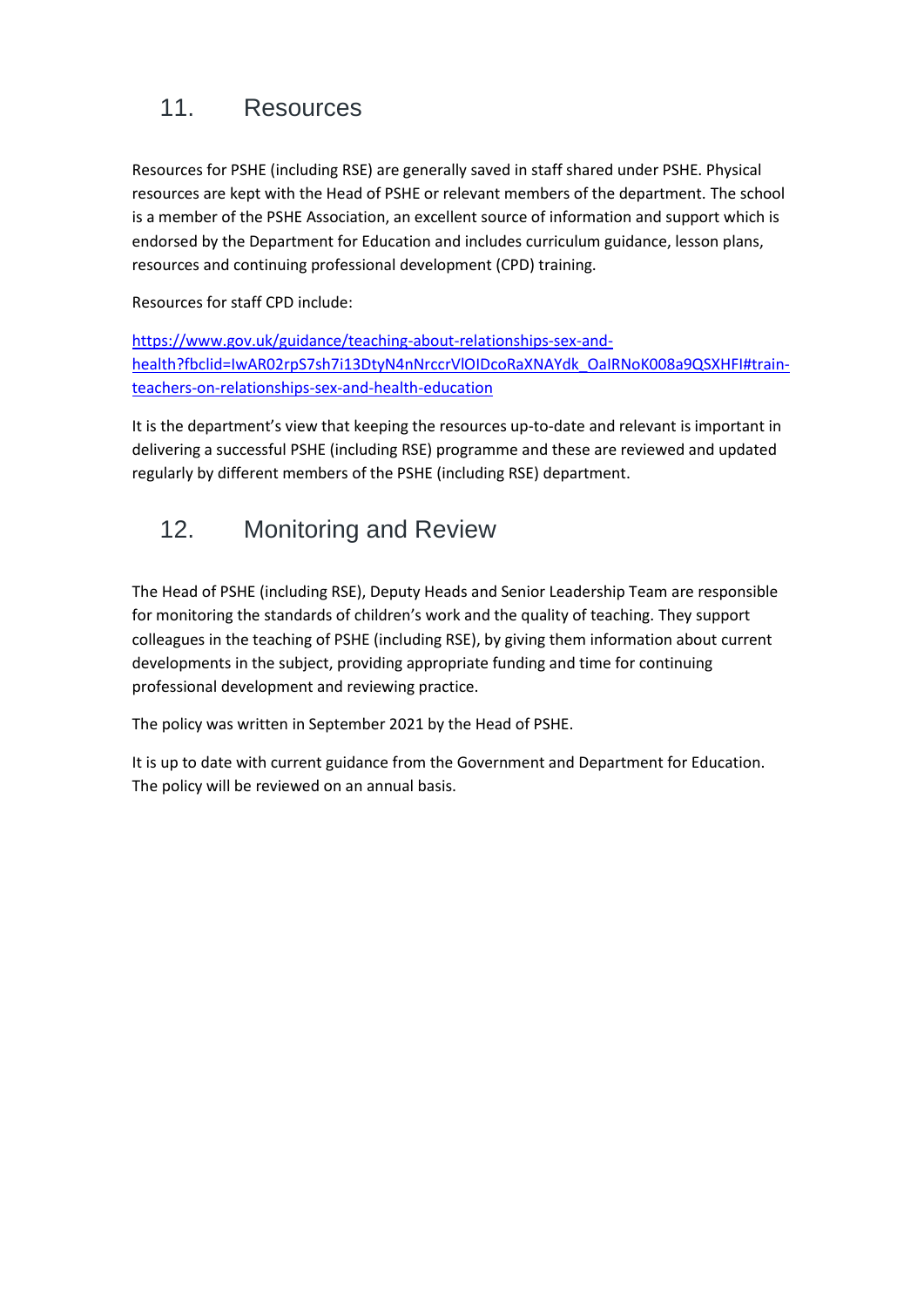# <span id="page-7-0"></span>Appendix 1: EYFS Ages and Stages:

| 30-50<br>Months | Personal, Social<br>and Emotional<br>Development | Self-Confidence<br>and Self-<br>Awareness<br>Managing<br>Feelings and<br>Behaviour | To select and use activities and resources with help.<br>$\bullet$<br>To welcome and value praise for what they have done.<br>$\bullet$<br>To enjoy the responsibility of carrying out small tasks.<br>$\bullet$<br>To be more outgoing towards unfamiliar people and more confident in new<br>٠<br>social situations.<br>To be confident talking to other children when playing and communicate freely<br>٠<br>about own home and community.<br>To show confidence in asking adults for help.<br>$\bullet$<br>To be aware of own feelings and know that some actions and words can hurt<br>$\bullet$<br>others' feelings.<br>To begin to accept the needs of others and to take turns and share resources,<br>٠<br>sometimes with support from others.<br>To usually tolerate delay when needs are not immediately met, and understand<br>$\bullet$<br>wishes may not always be met.<br>To usually adapt behaviour to different events, social situations and changes in<br>$\bullet$<br>routine. |
|-----------------|--------------------------------------------------|------------------------------------------------------------------------------------|----------------------------------------------------------------------------------------------------------------------------------------------------------------------------------------------------------------------------------------------------------------------------------------------------------------------------------------------------------------------------------------------------------------------------------------------------------------------------------------------------------------------------------------------------------------------------------------------------------------------------------------------------------------------------------------------------------------------------------------------------------------------------------------------------------------------------------------------------------------------------------------------------------------------------------------------------------------------------------------------------|
|                 |                                                  | Making<br>Relationships                                                            | To play in a group, extending and elaborating play ideas, e.g. building up a<br>$\bullet$<br>role-play activity with other children.<br>To initiate play, offering cues to peers to join them.<br>$\bullet$<br>To keep play going by responding to what others are saying or doing.<br>$\bullet$<br>To demonstrate friendly behaviour, initiating conversations and forming good<br>$\bullet$<br>relationships with peers and familiar adults.                                                                                                                                                                                                                                                                                                                                                                                                                                                                                                                                                     |
|                 | Physical<br>Development                          | <b>Health and</b><br>Self-Care                                                     | To tell adults when hungry or tired, or when they want to rest or play.<br>$\bullet$<br>To gain more bowel and bladder control and can attend to toileting needs<br>$\bullet$<br>most of the time themselves.<br>To usually manage washing and drying hands.<br>$\bullet$<br>To dress with help, e.g. puts arms into open-fronted coat or shirt when held<br>$\bullet$<br>up, pulls up own trousers, and pulls up zipper once it is fastened at the bottom.                                                                                                                                                                                                                                                                                                                                                                                                                                                                                                                                        |
|                 | Understanding<br>the World                       | People and<br>Communities                                                          | To show interest in the lives of people who are familiar to them. To remember<br>$\bullet$<br>and talk about significant events in their own experiences.<br>To recognise and describe special times or events for family or friends.<br>$\bullet$<br>To show interest in different occupations and ways of life.<br>$\bullet$<br>To know some of the things that make them unique and talk about some of the<br>$\bullet$<br>similarities and differences in relation to friends or family.                                                                                                                                                                                                                                                                                                                                                                                                                                                                                                       |
| 40-60<br>Months | Personal, Social<br>and Emotional<br>Development | Self-<br>Confidence<br>and Self-<br>Awareness                                      | To be confident to speak to others about own needs, wants, interests and<br>opinions.<br>To describe self in positive terms and talk about abilities.<br>٠                                                                                                                                                                                                                                                                                                                                                                                                                                                                                                                                                                                                                                                                                                                                                                                                                                         |
|                 |                                                  | Managing<br>Feelings and<br>Behaviour                                              | To explain own knowledge and understanding, and ask appropriate questions<br>$\bullet$<br>of others.<br>To take steps to resolve conflicts with other children, e.g. finding a<br>$\bullet$<br>compromise.                                                                                                                                                                                                                                                                                                                                                                                                                                                                                                                                                                                                                                                                                                                                                                                         |
|                 |                                                  | Making<br>Relationships                                                            | To understand that own actions affect other people. For example, becomes<br>$\bullet$<br>upset or tries to comfort another child when they realise they have upset them.<br>To be aware of the boundaries set and of behavioural expectations in the<br>$\bullet$<br>setting.<br>To begin to be able to negotiate and solve problems without aggression, e.g.<br>$\bullet$<br>when someone has taken their toy.                                                                                                                                                                                                                                                                                                                                                                                                                                                                                                                                                                                    |